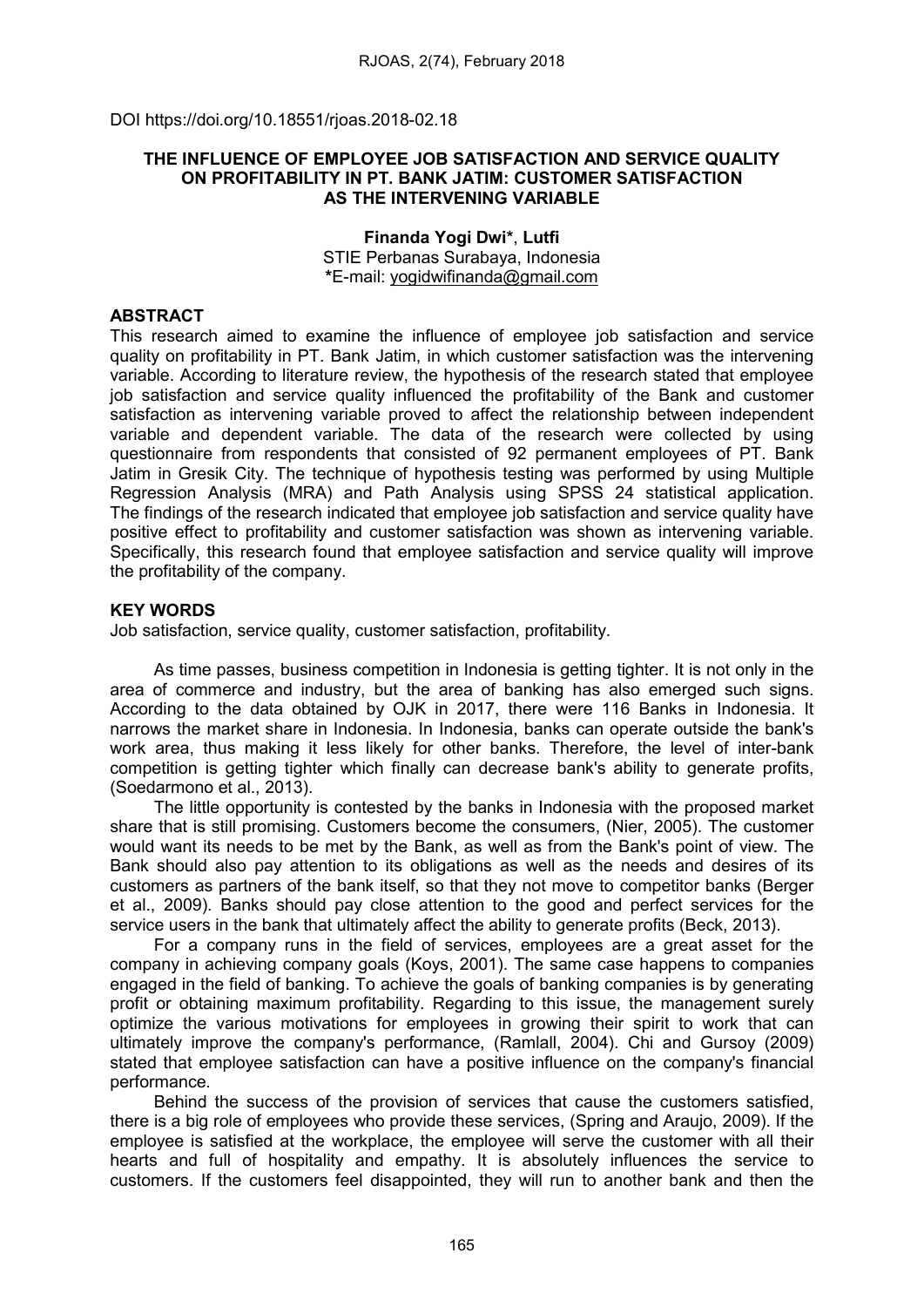image of the company will decrease and this may influence the profitability of the banking company. Naseem et al (2011) and Ariani (2015) stated that customer satisfaction can be influenced by employee satisfaction within the company; the more satisfied the employees to the rights given by the management, they will be more motivated in the giving the service to the customer so as to create customer satisfaction. Meanwhile, Tarigan and Widjaja, (2011) get the latest fact that employees are satisfied with the job and the rights given by management for themselves affect customer satisfaction because of the good service they are offered. So it can be concluded that job satisfaction from employees can affect customer satisfaction and indirectly can help to achieve the company's main goal that is the achievement of profit or profitability.

#### METHODS OF RESEARCH

Based on the scope of the research, this research can be categorized as explanative research because this research correlates between cause and effect that occur between the variables under research (Sujoko Efferin, 2004). Data collection was only conducted once after distributing the questionnaires to the employees of PT. Bank Jatim Branch Gresik.

The population of this research is all permanent employees of PT. Bank Jatim all over East Java branches, Batam Branches and Jakarta Branches which amounted to 4045 branches. The sample of this research is all permanent employees of PT. Bank Jatim Branch Gresik which amounted to 92 people. Questionnaires were distributed to all employees of PT. Bank Jatim Gresik consisting of Branch Manager, Head of Operations, Branch Head, Supervisor, Staff, Apprenticeship Staff and Security.

| <b>Respondent Profiles</b> | Category                              | Frequency | Percentage |  |
|----------------------------|---------------------------------------|-----------|------------|--|
|                            | Male                                  | 56        | 60.9%      |  |
| Sex                        | Female                                | 36        | 39.1%      |  |
|                            | Total                                 | 92        | 100%       |  |
|                            | 20-30                                 | 48        | 52.5%      |  |
|                            | $31 - 40$                             | 27        | 29.3%      |  |
| Age                        | 41-50                                 | 10        | 10.9%      |  |
|                            | 51-58                                 | 7         | 7.6%       |  |
|                            | Total                                 | 92        | 100%       |  |
|                            | <b>Customer Service</b>               | 33        | 35.9%      |  |
|                            | Credit                                | 35        | 38%        |  |
| Division/Unit              | Accounting, Marketing etc.            | 17        | 18.5%      |  |
|                            | <b>Branch Management</b>              | 7         | 7.6%       |  |
|                            | Total                                 | 92        | 100%       |  |
|                            | <b>Branch Manager</b>                 |           | 1.1%       |  |
|                            | Head of Operations and the same level | 6         | 7.6%       |  |
|                            | Supervisor and the same level         | 18        | 19.6%      |  |
| Position                   | Staff                                 | 59        | 64.1%      |  |
|                            | Security                              | 4         | 4.3%       |  |
|                            | <b>Driver</b>                         | 3         | 3.3%       |  |
|                            | Apprenticeship Staff                  |           | 1.1%       |  |
|                            | Total                                 | 92        | 100%       |  |

Table 1 – Respondent Profiles

Based on the results of data collection that had been conducted before, the data of respondent identity were obtained to complete the research information. The data of respondent identity were identified by sex, age, division or unit, and job position. Based on sex profile, the respondents were dominated by 56 male respondents or 60.9% and 36 female respondents or 39.1%. Based on age profile, the respondents were dominated by 48 respondents aged 20-30 years or 52.5%, 27 respondents aged 32-40 years or 29.3%, 10 respondents aged 41-50 years or 10.9% and only 7 respondents aged 51-58 years or 7.6%.

Based on division profile, the division of credit was dominated by 35 respondents or 38%. The second place was customer service with 33 respondents or 35.9%. Accounting, marketing & others with 17 respondents or 18.5%, and branch management was only 7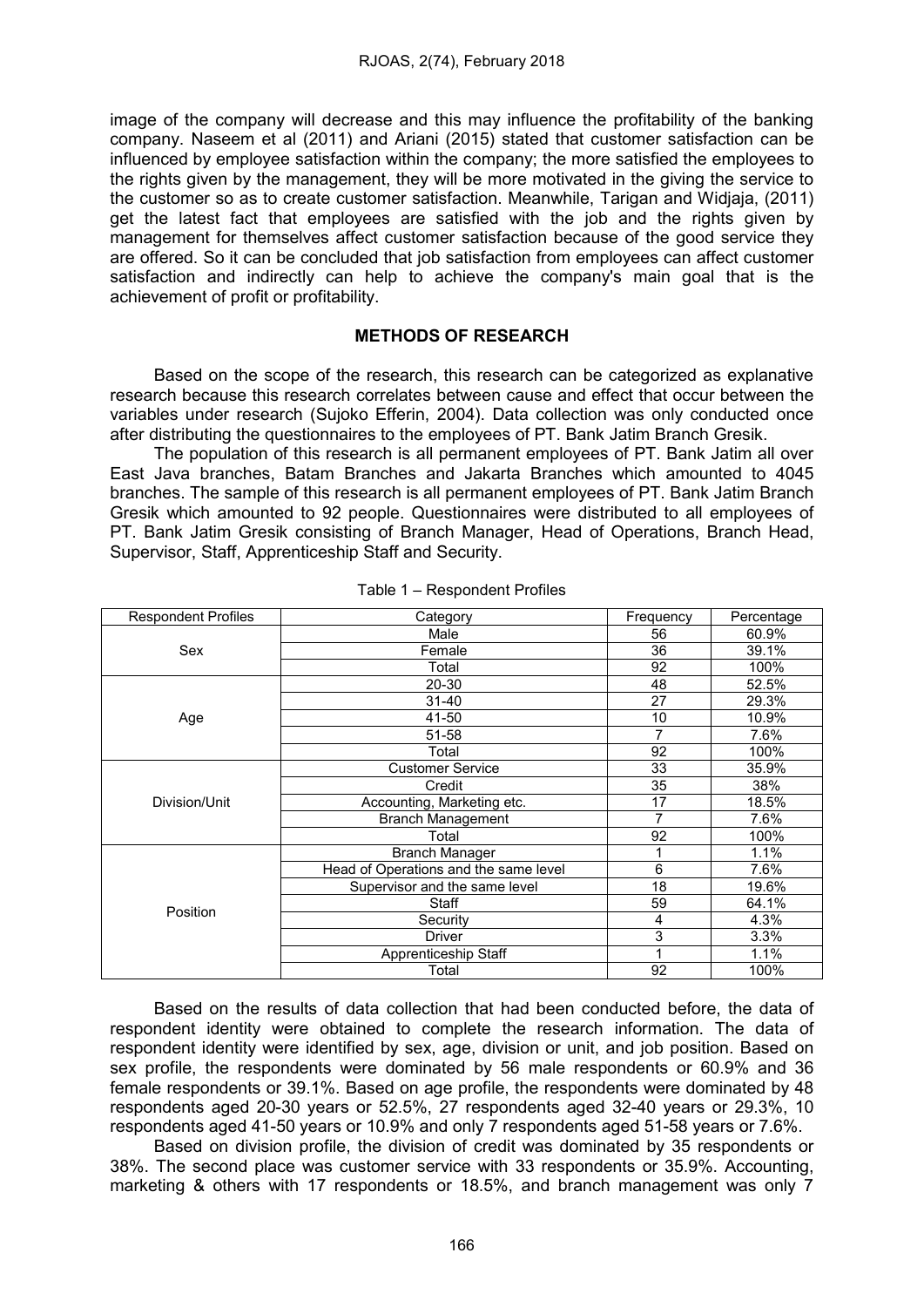respondents or 7.6% from 100%. Based on position profile, respondents were dominated by staff with 64.1% or 59 respondents, by supervisors and the same level with 18 respondents or 19.6%, by head of operations and the same level with 6 respondents or 7.6%, by security guard with 4 respondents or 4.3%, by driver with 3 respondents or 3.3%, and by branch manager and apprenticeship staff with only 1 respondent from each division or 1.1%.

# RESULTS OF STUDY

Validity Test. The first evaluation of the measurement model is the validity test. To see the result of validity test, it is conducted by looking at the result of measurement instrument (questionnaire) on SPSS output by using bivariate correlation with sig < 0.05 (Imam Gozali, 2011). The results of the validity test can be seen in the following table:

| Variable                          | Indicator        | p-value | Sig   |
|-----------------------------------|------------------|---------|-------|
|                                   | EJS 1            | 0.445   | 0.000 |
| EMPLOYEE JOB SATISFACTION $(X_1)$ | EJS <sub>2</sub> | 0.249   | 0.017 |
|                                   | EJS <sub>3</sub> | 0.751   | 0.000 |
|                                   | SQ 1             | 0.738   | 0.000 |
|                                   | SQ <sub>2</sub>  | 0.510   | 0.001 |
| SERVICE QUALITY (X2)              | SQ <sub>3</sub>  | 0.328   | 0.000 |
|                                   | SQ <sub>4</sub>  | 0.517   | 0.000 |
|                                   | SQ 5             | 0.809   | 0.000 |
|                                   | CS <sub>1</sub>  | 0.972   | 0.000 |
|                                   | CS <sub>2</sub>  | 0.902   | 0.000 |
| <b>CUSTOMER SATISFACTION (Y)</b>  | CS <sub>3</sub>  | 0.864   | 0.000 |
|                                   | CS <sub>4</sub>  | 0.830   | 0.000 |
|                                   | CS <sub>5</sub>  | 0.835   | 0.000 |
|                                   | CS <sub>6</sub>  | 0.947   | 0.000 |
|                                   | PR <sub>1</sub>  | 0.894   | 0.000 |
| PROFITABILITY (Z)                 | PR <sub>2</sub>  | 0.831   | 0.000 |
|                                   | PR <sub>3</sub>  | 0.950   | 0.000 |

Table 2 – The Result of Validity Test

The result of validity test can be seen in this table that we can see all valid variables because sig < 0.05. Reliability test is the second evaluation of the measurement model. To see the results of reliability test, it is conducted by looking at the results of measurement instrument (questionnaire) on SPSS output using cronbach alpha with sig > 0.06 (Imam Gozali, 2011). The result of reliability test can be seen in the following table:

|  | Table 3 – The Result of Reliability Test |  |
|--|------------------------------------------|--|
|--|------------------------------------------|--|

| Variable                     | <b>Cronbach Alpha</b> |
|------------------------------|-----------------------|
| Employee Job Satisfaction    | 0.685                 |
| <b>Service Quality</b>       | 0.836                 |
| <b>Customer Satisfaction</b> | 0.980                 |
| Profitability                | 0.950                 |

The result of reliability test can be seen in the following table, we can see all the reliable variables, because sig > 0.06. After obtaining the results of validity and reliability test, we can continue the third evaluation from measurement model that is Multiple Regression Analysis. This evaluation can show the influence of Independent Variable  $X_1$  (Employee Satisfaction) and Independent Variable  $X<sub>2</sub>$  (Service Quality) to Dependent Variable Z (Profitability). The results of Multiple Regression Analysis can be seen in table 4.

In this table, it can be seen that there is influence of independent variable (employee job satisfaction and service quality) to dependent variable (profitability). This conceptual model can explain that the contribution percentage of independent variable to dependent variable was 75.3%, while the rest was 24.7%. It was influenced by other variables that were not included in this research model.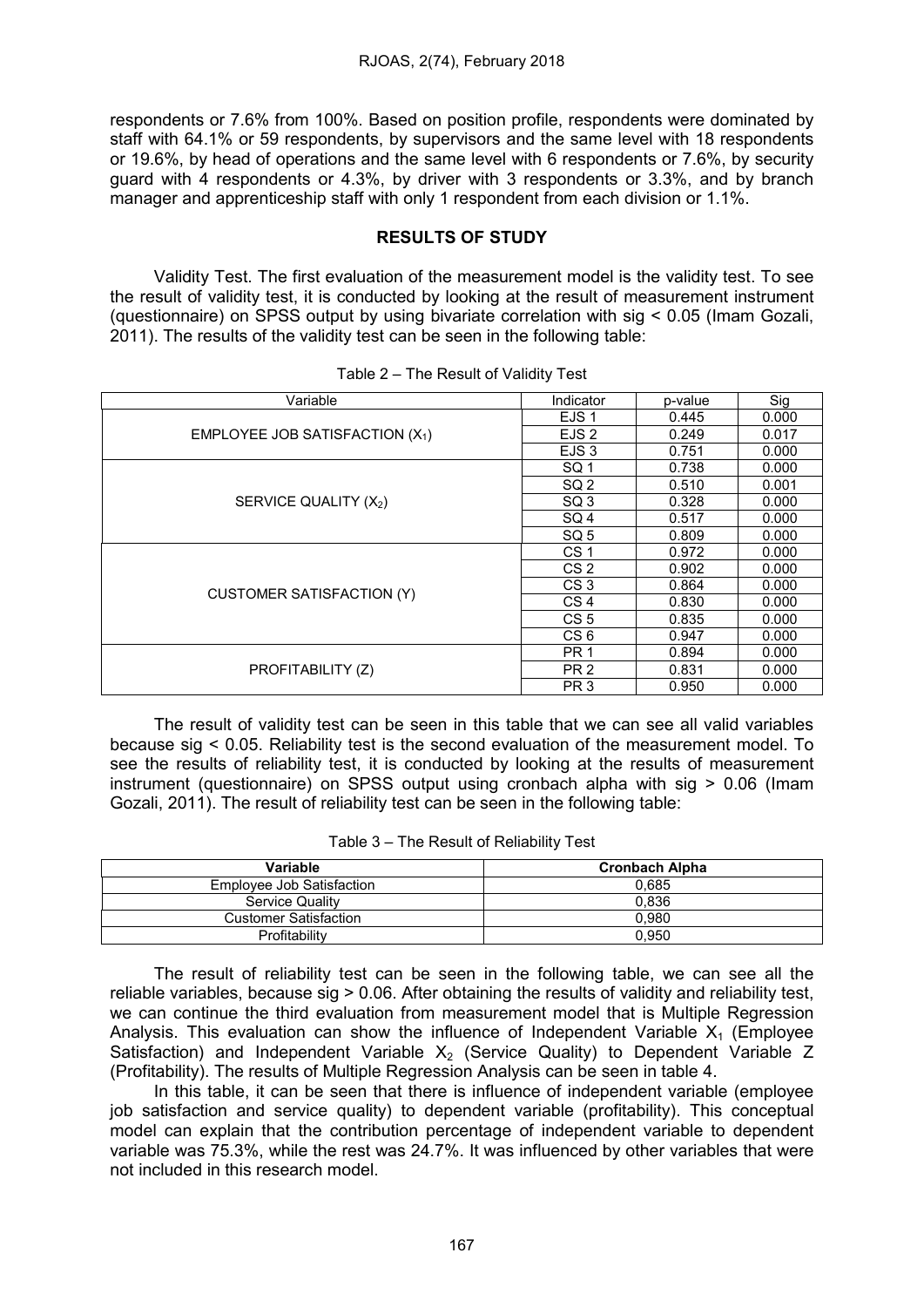#### Table 4 – The Result of Multiple Linear Regression Output (Coefficient of Determination) Summary Model

| Model                                                   |               | ڪαuare | <b>Adiusted R Square</b> | Std.<br>Error of the Estimate |  |  |
|---------------------------------------------------------|---------------|--------|--------------------------|-------------------------------|--|--|
|                                                         | $868^{\circ}$ | .753   | 747                      | .57304                        |  |  |
| SQ.<br><b>EJS</b><br>a. Predictors: (Constant), S<br>а. |               |        |                          |                               |  |  |

| Table 5 – The Results of Multiple Linear Regression Output (t-Test) |  |  |  |
|---------------------------------------------------------------------|--|--|--|
|---------------------------------------------------------------------|--|--|--|

| Coefficients <sup>a</sup> |            |                             |            |                                  |          |      |  |
|---------------------------|------------|-----------------------------|------------|----------------------------------|----------|------|--|
| Model                     |            | Unstandardized Coefficients |            | <b>Standardized Coefficients</b> |          |      |  |
|                           |            | B                           | Std. Error | Beta                             |          | Sig. |  |
|                           | 'Constant) | $-266$                      | .239       |                                  | $-1.112$ | 269  |  |
|                           | <b>EJS</b> | .656                        | .072       | .546                             | 9.051    | .000 |  |
|                           | SQ         | .554                        | .073       | .459                             | 7.618    | .000 |  |
| a. Dependent Variable: PR |            |                             |            |                                  |          |      |  |

Based on the table, it can be seen that the independent variable  $X_1$  (Employee Job Satisfaction) is positively associated with the dependent variable Z (Profitability) because the sig value of the independent variable  $X_1$  (Employee Job Satisfaction) is 0.000 in which it is less than  $\leq$  0.05. The independent variable  $X_2$  (Quality of Service) is positively related to the dependent variable Z (Profitability) because sig value of independent variable X2 (Service Quality) is 0.000 in which it is less than < 0.05. The results showed that all independent variables influenced the dependent variable. To prove customer satisfaction as the intervening variable, we can use path analysis with SPSS 24 software. The results of path analysis are shown in the following table:

|                           | Coefficients <sup>a</sup> |                             |            |                                  |          |      |
|---------------------------|---------------------------|-----------------------------|------------|----------------------------------|----------|------|
| Model                     |                           | Unstandardized Coefficients |            | <b>Standardized Coefficients</b> |          |      |
|                           |                           | В                           | Std. Error | <b>Beta</b>                      |          | Sig. |
|                           | (Constant)                | $-242$                      | .150       |                                  | $-1.611$ | 111  |
|                           | <b>EJS</b>                | .206                        | .060       | 171                              | 3.450    | .001 |
|                           | SQ                        | .234                        | .053       | 194                              | 4.399    | .000 |
|                           | СS                        | .698                        | .060       | .677                             | 11.717   | .000 |
| a. Dependent Variable: PR |                           |                             |            |                                  |          |      |

a. Dependent Variable: PR

# DISCUSSION OF RESULTS

Employee Job Satisfaction  $(X_1) \rightarrow$  Customer Satisfaction  $(Y) \rightarrow$  Profitability (Z). From the results of Path Analysis we know that there was a direct relationship between the independent variable  $X_1$  (Employee Job Satisfaction)  $\rightarrow$  Z (Profitability) amounted to 0.171. Indirect relationship between  $X_1$  (Employee Job Satisfaction)  $\rightarrow$  Y (Customer Satisfaction)  $\rightarrow$ Z (Profitability) was  $0.171 \times 0.677 = 0.369$ . Therefore, the total relationship between independent variable to dependent variable was  $0.171 + 0.369 = 0.54$ . It meant that customer satisfaction that was assumed as intervening variable can be proven as true intervening variable because the total value of indirect relationship from independent variable  $(X<sub>1</sub>)$  through the intervening variable (Y) then to dependent variable (Z) was 0.369; bigger than direct relationship from independent variable  $(X_1)$  directly to dependent variable (Z) that was amounted to 0.171.

Service Quality  $(X_2) \rightarrow$  Customer Satisfaction  $(Y) \rightarrow$  Profitability (Z). From the results of Path Analysis we know that there was a direct relationship between the independent variable  $X_2$  (Service Quality)  $\rightarrow$  Z (Profitability) amounted to 0.194. Indirect relationship between  $X_2$ (Service Quality)  $\rightarrow$  Y (Customer Satisfaction)  $\rightarrow$  Z (Profitability) was 0.459 x 0.677 = 0.311. Therefore, the total relationship between independent variable to dependent variable was  $0.195 + 0.311 = 0.505$ . It meant that customer satisfaction that was assumed as intervening variable can be proven as true intervening variable because the total value of indirect relationship from independent variable  $(X<sub>2</sub>)$  through the intervening variable (Y) then to